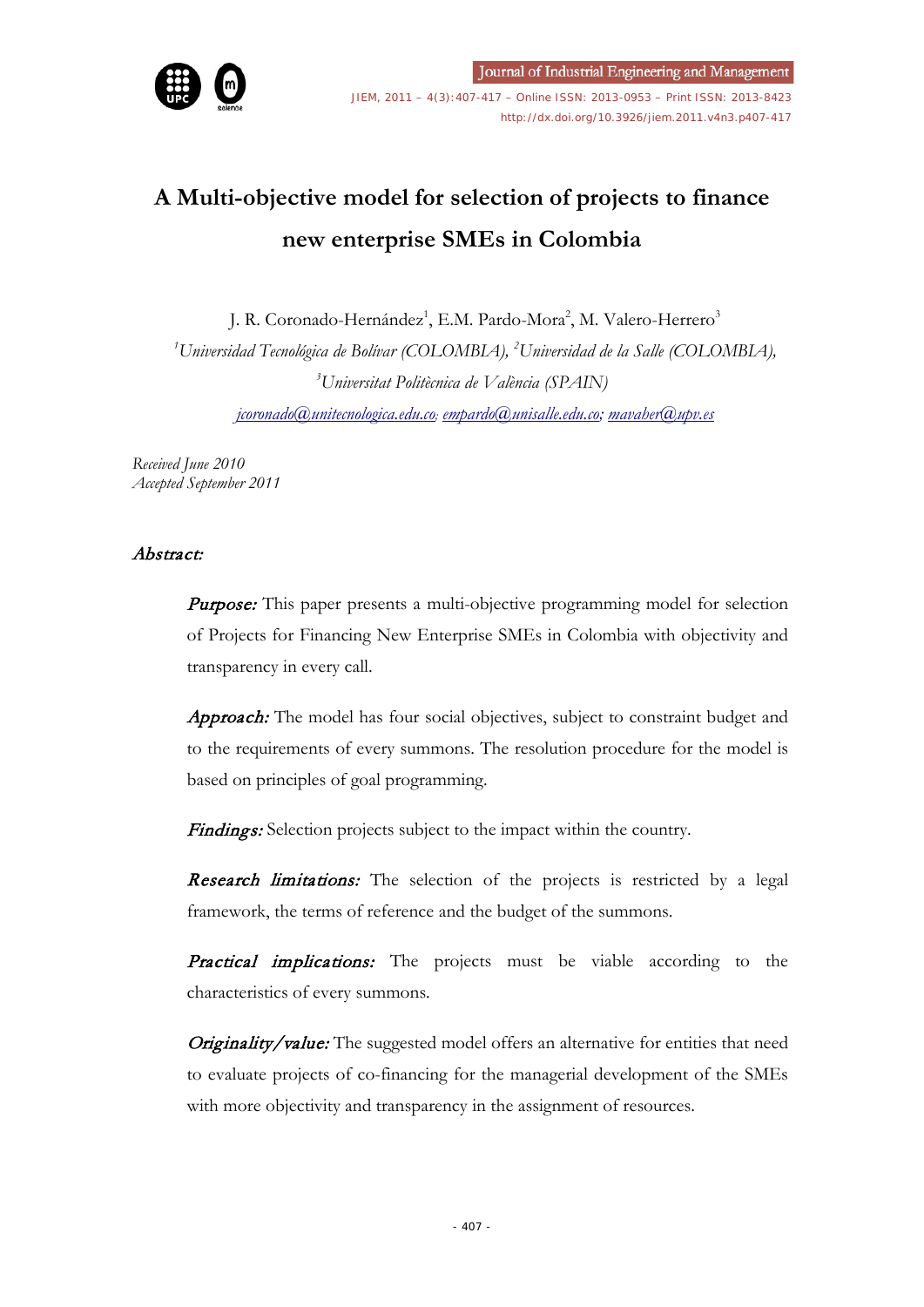**Keywords:** project selection, calls, SMEs, generation of employment in Colombia, multiobjective model

## **1 Introduction**

The SMEs play an important role for the economic growth of Colombia. They generate 63% of the employment, 45% of the manufacturing production, 40% of salaries and 37% of the added value as shown in (Arcila, 2009), demonstrating its impact on the generation of wealth, growth and economic development. The defining policies and establishment of a legal agreement and of specific support for the support of the SMEs are relatively new in Colombia. They are the result of the 590 law of 2000 (Congreso de la República de Colombia, 2000) and extended by the law 905 of 2004 (Congreso de la República de Colombia, 2004) with the goal of promoting the integral development of SMEs. It is considered their capability to generate employment, regional development, the integration between economic sections, the productive advantage of small capitals taking into consideration the business capacity of the Colombians, and stimulating the promotion and formation of highly competitive markets through the fostering of the permanent creation and function of the greatest number of micro, small and medium enterprises.

With the 1014 law of 2006 (Congreso de la República de Colombia, 2006) a competitive spirit is promoted in all the educative classes in the country, in which they are inclined towards and work together on the principles and values of the legal and institutional framework, that motivate the start and creation of businesses. With the 905 law of 2004 (Congreso de la República de Colombia, 2004) the Colombian Fund for Modernization and Technological Development of Micro, Small, and Medium Enterprises (FOMIPYME) was created, ascribed to the Ministry of Commerce, Industry and Tourism (MCIT) with the goal of being an instrument of support in the politics of business development of the country. The fundamental objectives are: i) finance programs, projects and activities for the business and technological development of SMEs; ii) apply non-financial instruments directed to the fostering and promotion of SMEs, through nonrefundable co-funding of programs, projects and activities; iii) support the policies of business development, productive, commercial technological and of innovation that advances the MCIT. FOMIPYME opens summons (calls) every year to cofinance programs and projects of micro, small and medium enterprises; misplaced and productive mini-systems. In this work, a multi-objective mathematical model is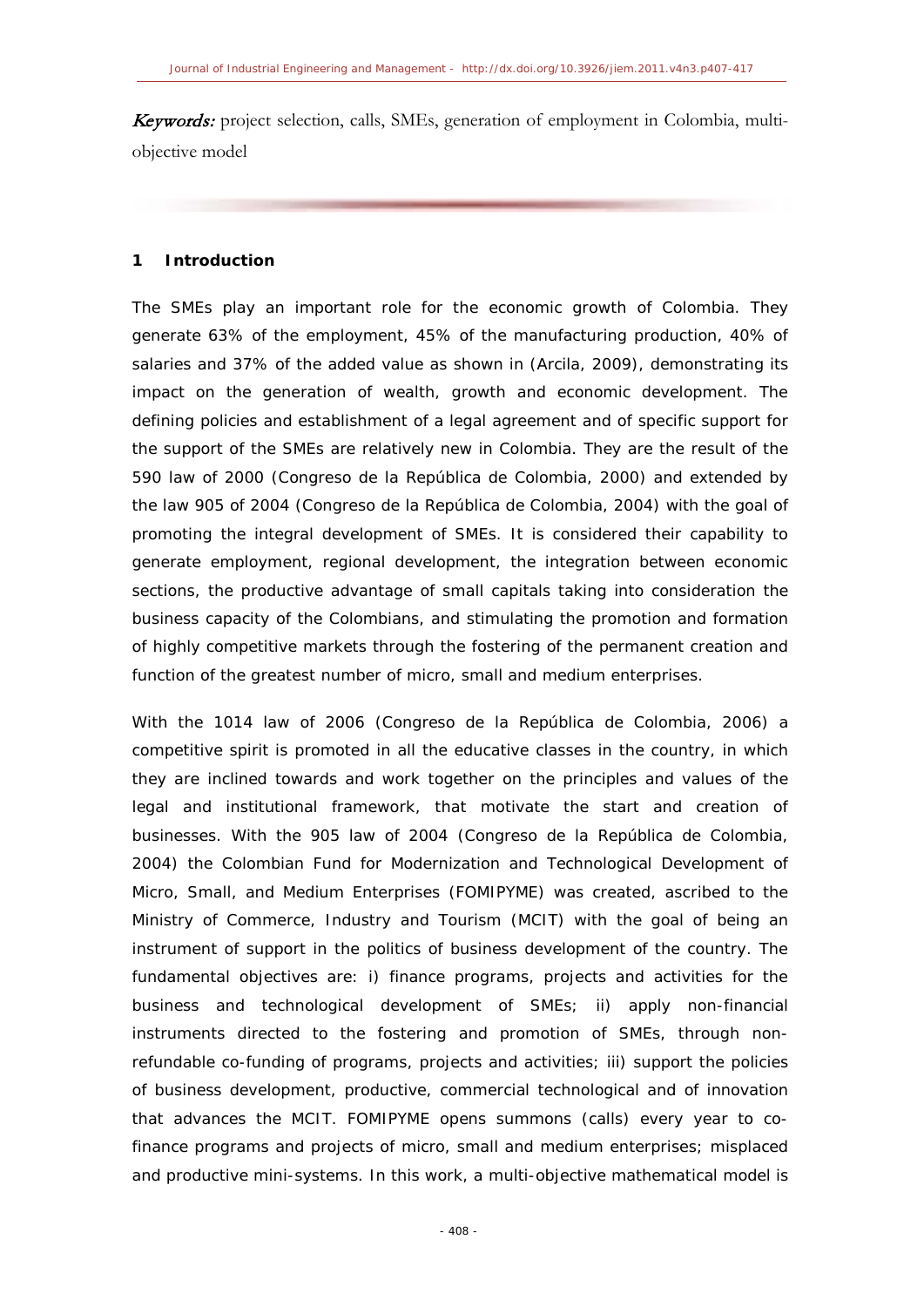proposed to select projects to co-finance in the calls of FOMIPYME framed in the law 905 of 2004 as assistance for making strong, objective and clear decisions in the selection of projects to co-finance.

Multi-criteria are used to locate an efficient solution of all the objectives although it is not an optimal solution with respect to each one of them, but rather one considering the objectives in conjunction. Benjamin in (1985) proposed a goalprogramming model for public-sector project selection in Trinidad and Tobago in which the goals are stipulated by the program manager. Barbarosoglu and Pinhas (1995) project selection tool for the Istanbul Water and Sewerage Administration used AHP and mixed integer programming (MIP) to include social, political and economic criteria. (Chan, 2004) has shown limited adoption by government units of those project selection and capital budgeting models proposed in the operations research literature. (Chan, DiSalvo & Garrambone, 2005) used a goal-seeking methodology within a capital budgeting framework in considering technology modernization by the US Army. (Ghasemzadeh, Archer & Iyogun, 1999) and (Medaglia, Hueth, Mendieta & Sefair, 2008) integrate the different objectives into a single function by assigning different weighting scores to each objective according to their importance to the decision-maker. (Carazo et al., 2010) proposes a nonlinear combinatorial multi-objective model which simultaneously combines the selection and scheduling of project portfolios under general conditions making it applicable to public and private settings.

The solution procedure used in this article is based on principles of goal programming which try to explore the various trade-offs within the objectives. In section two, is presented a step in the summons to select project in FOMIPYME. In section three, a proposal is presented for the selection of projects based on multiobjective programming. In section four, a solution strategy based on goal programming is presented, which requires solving a set of fully mixed programming models that seek a compromise between the objectives to satisfy the criteria of the convocation and the development policies. Finally, we present a conclusion on the paper and give possible future research venues.

## **2 Steps in the calls to select projects**

The process begins when MCIT opens calls in the resource assignment to FOMIPYME based on certain previous terms of reference approved by the administrative counsellor. They make a public convocation in which a proponent structure is proposed, presented and registered. Then, the proposals presented go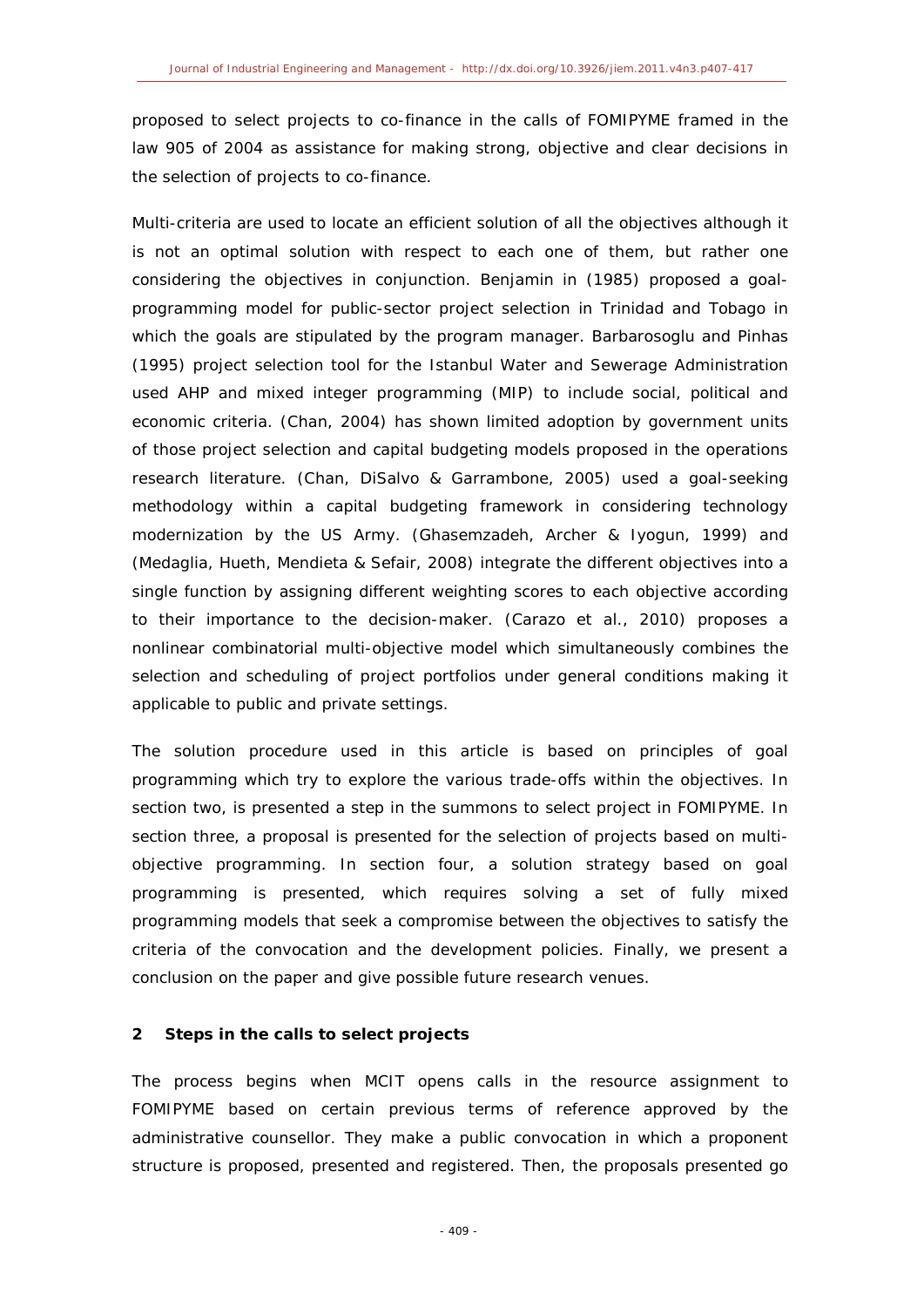into an evaluation process done by the Development Projects Financing Fund (FONADE) and the Corporation for the Development of Micro-businesses (CORPOMIXTA).The first of them evaluates the SMES' proposals and the second one evaluates the micro-businesses' proposals. The criteria analyzed in the process of evaluation, once the proposal fulfils the requirements of eligibility (minimum requirements established in the reference terms) to determine if it is viable are: the capacity of the proponent entity and the team executor, structure and coherence of the proposal and sector and regional pertinence. Based on the old criteria, the proposals obtained a ranking punctuation that should be superior to a minimum establishment previously to be considered viable. As noted, this ranking system is associated with expert criteria, which based on the documents, qualify and determine a ranking.

After determining which projects fulfil the minimum conditions with the ranking assigned, the following step is the approval of the proposals in which the evaluating identity holds up the proposal to the Technical Committee and the variables are presented to the Administrative Counsellor, who decides if it is approved or if the assigned proposal is not enough. In case that a sufficient proposal does not exist for the co-financing of the totality of the proposals, the selection criteria is the ranking obtained in the evaluation (it is in this point in which the multi-objective model proposal come in hand as selection criteria). The proposals recommended by the Technical Committee are taken to the FOMIPYME Administrative Counsel for approval. Then the eligible proposals pass to the signing of a co-financing contract between the proponent and FOMIPYME. Lastly, the project is initiated and the proponent contracts with an inventor that realizes the carrying out of project goals.

## **3 Selection of the projects based on multi-objective programming**

In this section, a different alternative is presented, not based on the point ranking of the qualification obtained. We propose a multi-objective approximation considering criteria such as examples generated and/or obtained, the number of people benefited, coverage of the proposals and the points obtained, in such a way that a better possibility to carry out the main objectives in generating and maintaining the employment, benefitting the Colombian enterprises SMEs and cover all the zones of the country when the disposability of resources does not allow for the co-financing of all the variable proposals and at the same time select the best projects.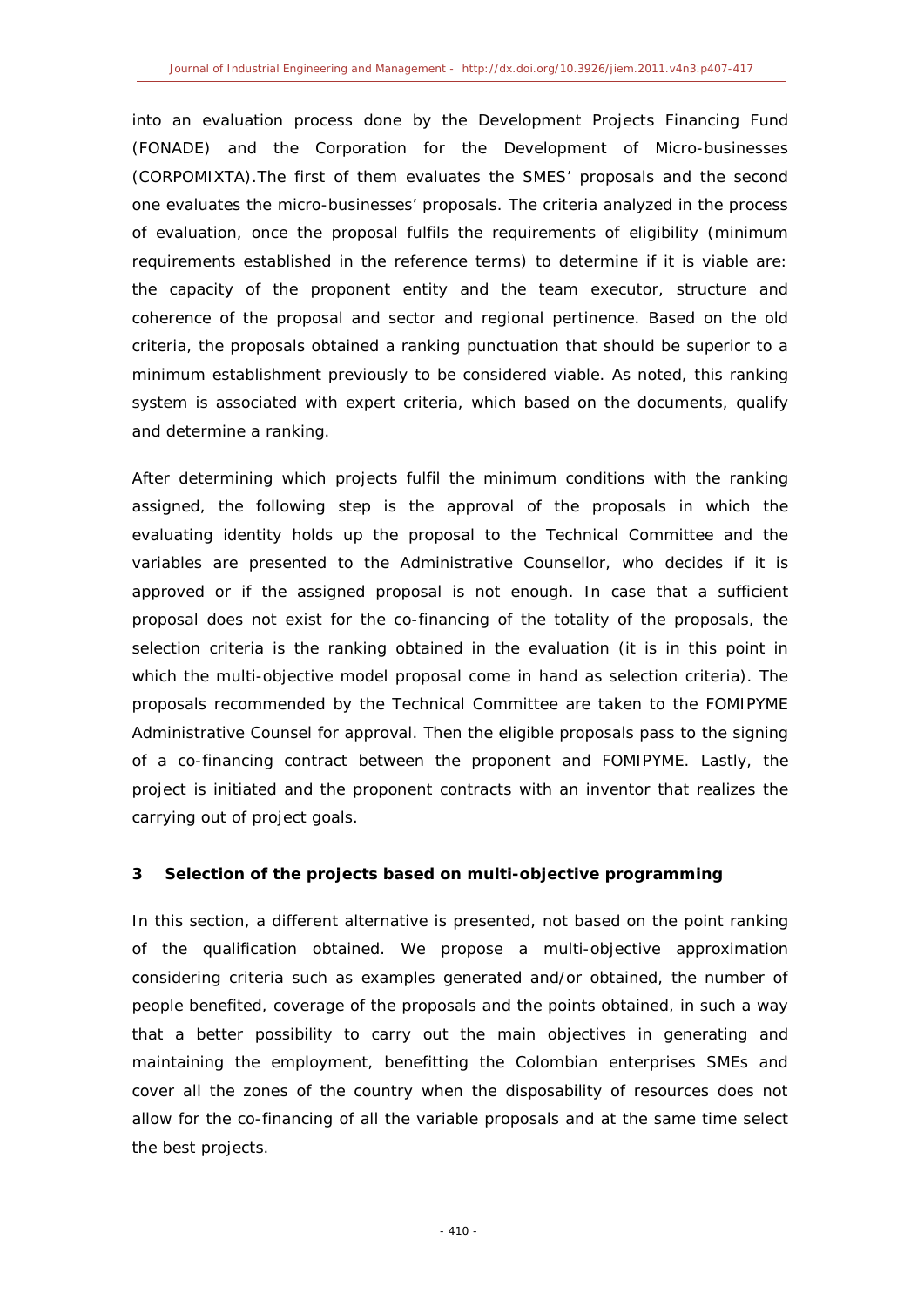The groups of projects that are eligible in this model are those that meet all of the minimum requirements. The combination of locations is related with the department or city (for the case of Bogotá, Cali and Medellin) which would cover the proposal. The type of beneficiary are the SMEs or Micro-businesses cannot be associated with illicit behaviour, a situation that is verified though the "Clinton List" and the Risk Management System for Money Laundering and the Financing of Terrorism (SARLAFT). The sector to which the people or beneficiary companies of the proposal belong can be a type of industry (IND), Artisans (ART), Services (SER), agricultural (AGR) o Mixed (MIX). The type of project is related with its own objective which can be: innovation (INN), business creation (CE), business improvement (MEJ), commercialization (COM) o Mini Productive Supply Chain (MINICA). These aspects have been included to consider that with accordance to the convocation some would have to be prioritized, value that is considered in the grading of each project of the candidate list depending on the policies of FOMIPYME.

### **3.1 Mathematical Model**

In this section, different restrictions and objectives are used that in accordance with the objective of each convocation and whose structure permit the adaptation of change in policies, demonstrating that these types of problems can be modelled as a problem of optimization and can obtain a coherent, applicable, clear and strong response. The selection of the projects to co-finance is conditioned to the impact that the project has within the country in terms of the number of jobs generated and/or maintained covered by the project, moreover seeking a better number of beneficiary companies and selecting the best projects within the candidates list. The set of the model are:

| $i \in I$ | Set of Project               |
|-----------|------------------------------|
| $d \in D$ | Set of places                |
| $t \in T$ | Set of type of beneficiaries |
| $p \in P$ | Set of bidder                |
| $s \in S$ | Set of sectors               |
| 0 E O     | Set of project types         |

Within the convocations of FOMIPYME, the MCIT assigns a budget with the goal of co-financing the projects taking into consideration that a certain minimum number business or beneficiaries of the approved projects must be met, a number of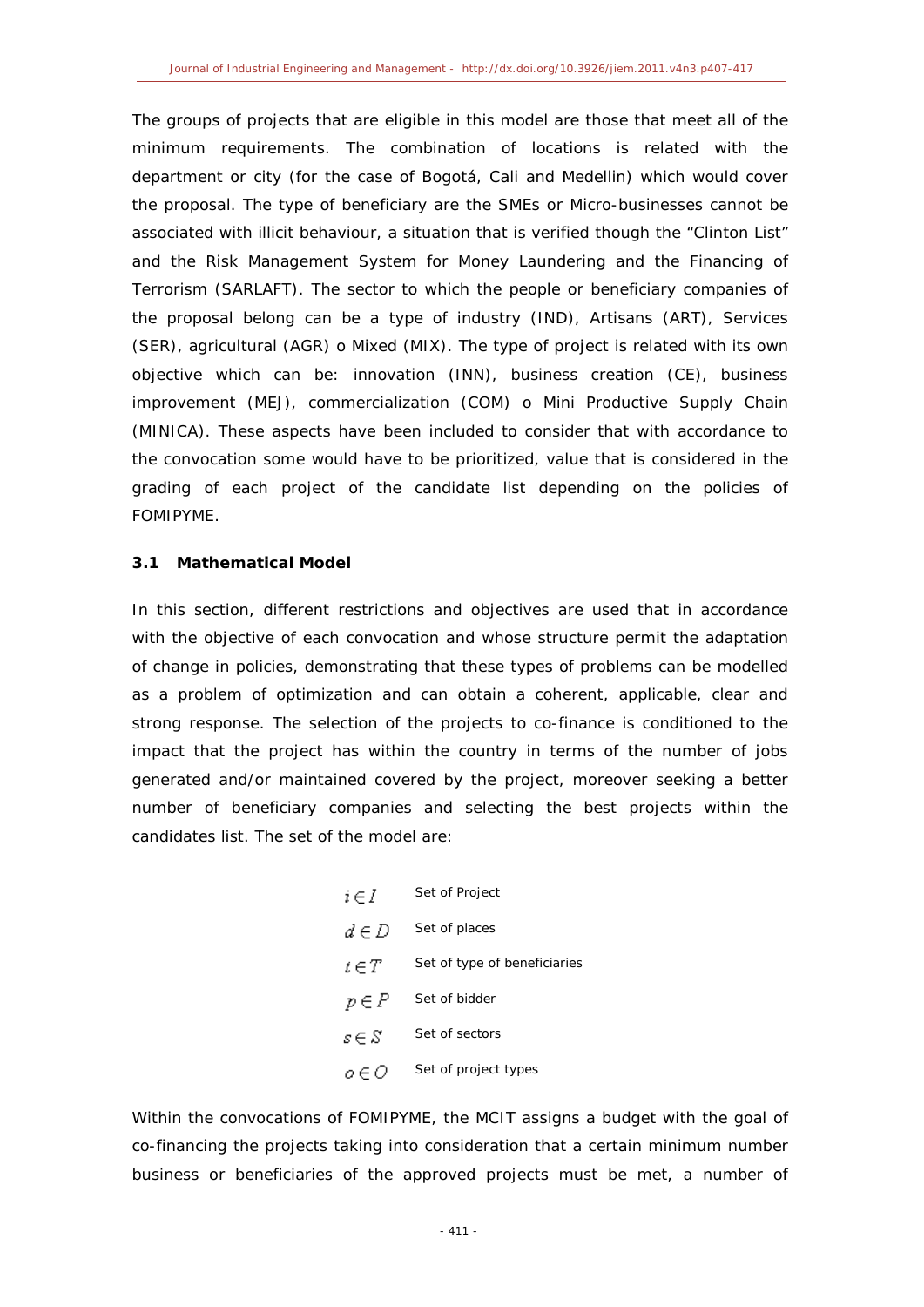projects for micro businesses, a number of small businesses, a number of minimum and maximum projects to approve by departments or city capitals, a number of projects per section, such as the minimum number of businesses for approval to those displaced by violence. All the parameters associated with this model are presented below.

- *M*<sub>*i*</sub> Number of municipalities benefiting from the project i
- *Ei* Number of jobs generated by the project i
- *Bi* Number of people served by the project i
- $N_i$  Qualification of the technical evaluation of project i
- $\phi_{\!a}$  . Coverage of the project i on the place d - {0,1}
- $\beta_{\rm tr}$ Objective of the project i of type  $t - \{0, 1\}$
- $\varphi_{iv}$ Bidder p of project i - {0,1}
- $\alpha_{k}$ Membership of the project i on the sector  $s - \{0,1\}$
- $\lambda_{io}$ Project i of type o - {0,1}
- $L$ <sub>o</sub> Maximum number of projects for type of object
- $Z_t$  Minimal number of projects to financing jointly depending on the type of beneficiary
- $W_d^+$ Maximum number of projects to financing jointly in every place
- $W_d^-$ Minimal number of projects to financing jointly in every department
- *CFi* Value to financing jointly in project i
- *BG* Budget of the summons
- *MP* Maximum number of projects to presenting for every bidder
- $V_{\rm s}$ <sup>-</sup> Minimal number of projects to assigning for sector
- $V_{s}^{+}$ Maximum number of projects to assigning for sector

Among the variable declarations, each objective function ordered lexicographically has worth in accordance to the importance of the criteria partially to the direction of each summons, like a binary variable to determine the selected project and a variable to accumulate the budget surplus.

- *obj*1 Number of persons benefited with the summons
- *obj*2 Number of employments generated or supported by the summons
- *obj*3 Number of municipalities covered by the summons
- *obj*4 Qualification accumulated of the summons
- $\begin{cases} 1 & \text{If project is select.} \\ 0 & \text{Otherwise.} \end{cases}$  $\mathcal{X}_i$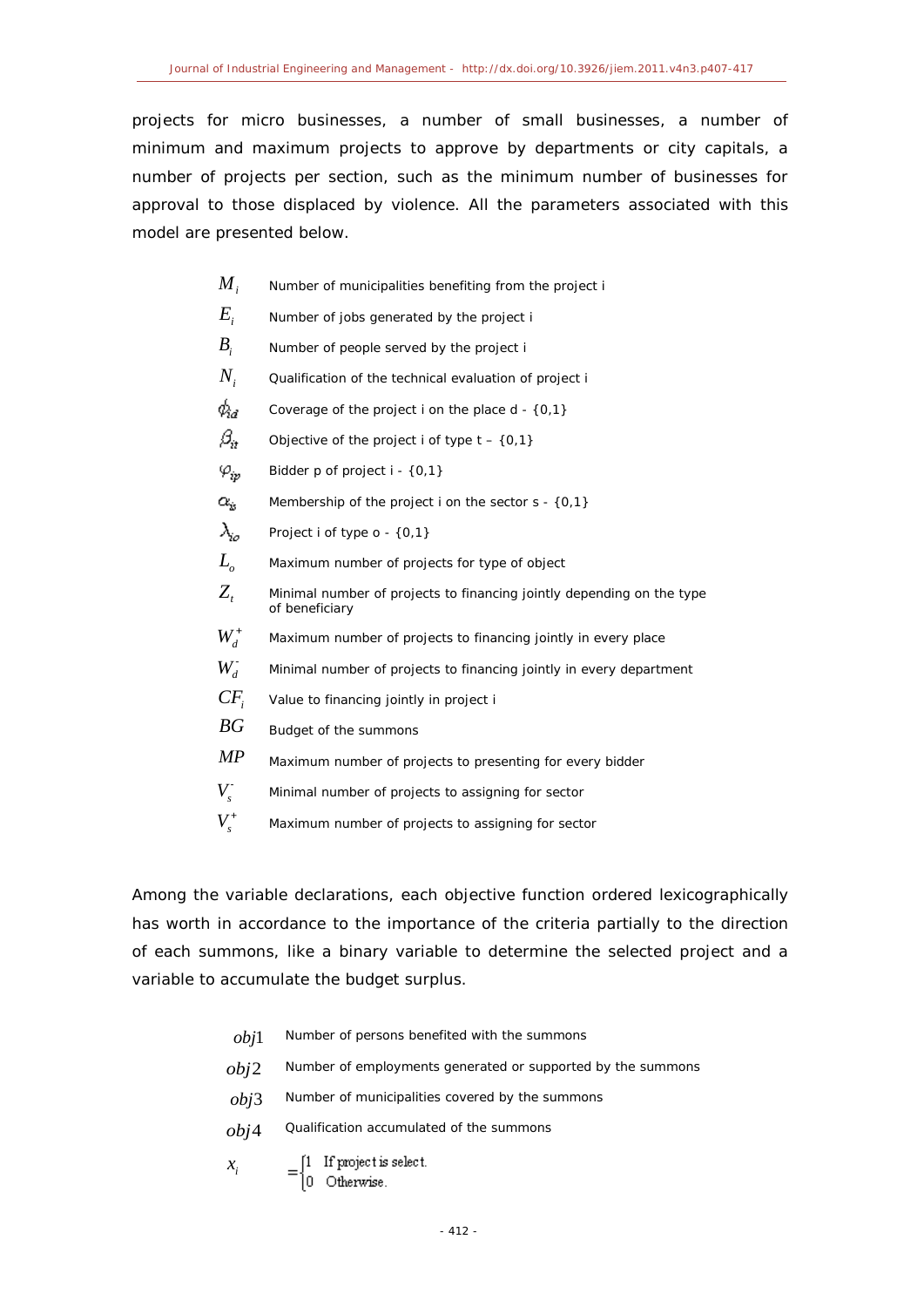#### *y* Budget surplus

The expressions (1) to (4) represent the objectives of the model, where (1) total number of people benefited by the generation of businesses is maximized, in expression (2) the number of jobs generated is maximized; in (3) the benefiting population is maximized, and (4) the accumulated grade of the projects with the goal of selecting the best projects is maximized.

$$
\max \quad obj1 = \sum_{i \in I} B_i x_i \tag{1}
$$

$$
\max \quad obj2 = \sum_{i \in I} E_i x_i \tag{2}
$$

$$
\max \quad obj3 = \sum_{i \in I} M_i x_i \tag{3}
$$
\n
$$
\max \quad obj4 = \sum_{i \in I} N_i x_i \tag{4}
$$

The decision to optimize these objectives is restricted by a combination of constraints that limit the space of solutions and that characterize a legal agreement and presupposition of the summons. The expression (5) is the presupposed constraint, in which the sum total of the projects that are going to be co-financed should be less or equal to the presupposition of each summons, a variable *y* is used to save the budget surplus. The expressions (6) and (7) refer to the minimum and maximum amount of projects that should be selected per location; when here is no maximum of projects to select, a Big M should be added within the vector in the specific position in the vector of the location parameter. The expression (8) shows the maximum number of projects that there should be per type of object, if a limitation exists and in this case when there is no maximum, a Big M should be added within the vector on the right side. The expression (9) makes a reference to which depending on the type of beneficiary, a minimum number of projects should be selected. The constraint (10) shows what maximum a proponent can have *MP* projects; in principle the historical maximum of the past summons has been a maximum of two projects per bidder. The constraints (11) and (12) are those which are limit the minimum and maximum number of projects per sector. Finally, the obvious constraints in integrality and non-negativity are shown.

$$
\sum_{i \in I} CF_i x_i \le DG - y
$$
\n
$$
\sum_{i \in I} \phi_{i\alpha} x_i \ge W_{\alpha}^{-} \qquad \forall d \in D
$$
\n(5)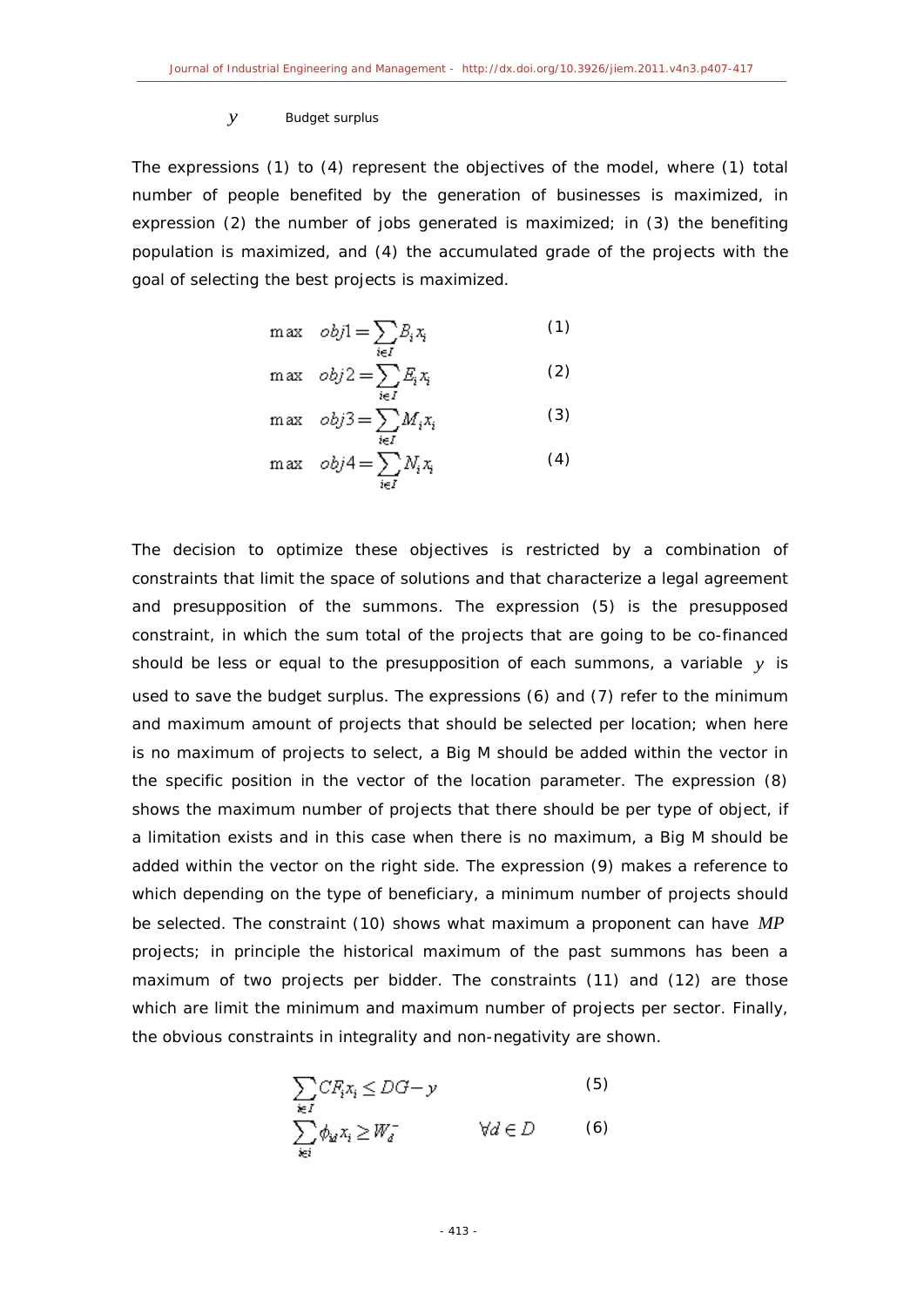$$
\sum_{i \in I} \phi_{i\ell} x_i \le W_d^+ \qquad \forall d \in D \qquad (7)
$$
\n
$$
\sum_{i \in I} \lambda_{i\ell} x_i \le L_{\ell} \qquad \forall \ell \in D \qquad (8)
$$
\n
$$
\sum_{i \in I} \beta_{i\ell} x_i \ge Z_t \qquad \forall t \in T \qquad (9)
$$
\n
$$
\sum_{i \in I} \varphi_{i\ell} x_i \le MP \qquad \forall p \in P \qquad (10)
$$
\n
$$
\sum_{i \in I} \alpha_{i\ell} x_i \ge V_s^+ \qquad \forall s \in S \qquad (11)
$$
\n
$$
\sum_{i \in I} \alpha_{i\ell} x_i \le V_s^+ \qquad \forall s \in S \qquad (12)
$$
\n
$$
x_i \in \{0,1\}, \quad y \ge 0 \qquad \forall i \in I \qquad (13)
$$

## **4 Solution Method and implementation**

For the resolution goal programming is used, which aims to optimize the objectives in an individual way, ordered lexicographically sequentially in order of importance and then place parameters around this objective and introduce it into a set of constraints  $\Omega$  that limit the solution space represented in expression (5) to (13).

This way's solution is found for just one objective so as to reach goal for the other objectives not presents in the objective function to optimize. The model is executed in each state with the only one objective (Within each objective function different coefficients make differences within comparable elements). When a model is optimized with a goal, a new constraint is introduced in the model with a chosen level of slack (varying according to its nature) and the following model is resolved with another goal and with the introduction of new constraints (in the opportune case) until the ultimate goal is reached as observed in [Figure 1.](#page-8-0) In this way the solution to the selection of the projects is obtained. The model is run again whereas there is a budget surplus and if this is less than the minimum value of the projects to co-finance of the projects that have not been selected. The model is turn again with the projects that were not selected in the previous running of the model and with the assumption of the value that obtains the primal worth in of the variable *y* . The model was implemented in the mathematical programming language AMPL over in Java using as an optimizer LPSolve 5.5. (Berkelaar, Eikland & Notebaert, 2005).

The general approach is shown in [Figure 2.](#page-8-1) The process begins with the extraction from the data base of information on the parameters that feed the models whose inputs are in a XML (Extensible Markup Language) archive which contains all the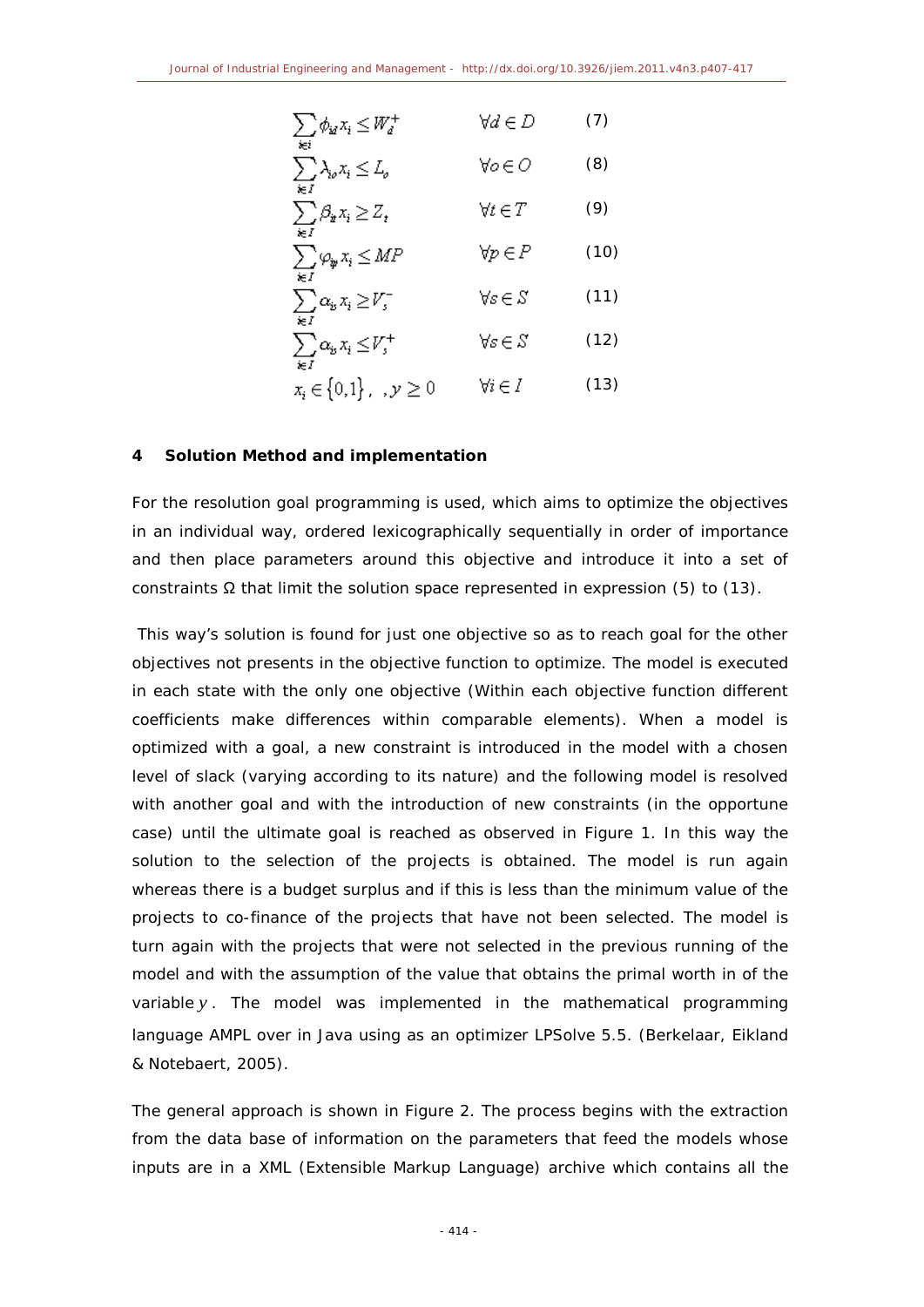information of the problem. In XML of the problem together with the mathematical model, each one of the objectives previously programmed generates an archive with the problem generated and is solved using LPSolve following the methodology shown in [Figure 1,](#page-8-0) then writes the results in a document and the process continues if the budget surplus is more than the minimum value in the list of projects that have not been chosen.



Figure 1. Visualization of the schema resolution

<span id="page-8-0"></span>

Figure 2. Schema of solution

## <span id="page-8-1"></span>**5 Conclusion**

In this work, a multi-objective mathematical model was proposed to select projects to co-finance in the convocations of FOMIPYME framed in the 905 law of 2004 as assistance for making strong, objective and clear decisions in the selection of projects to co-finance. The solution procedure used in this article is based on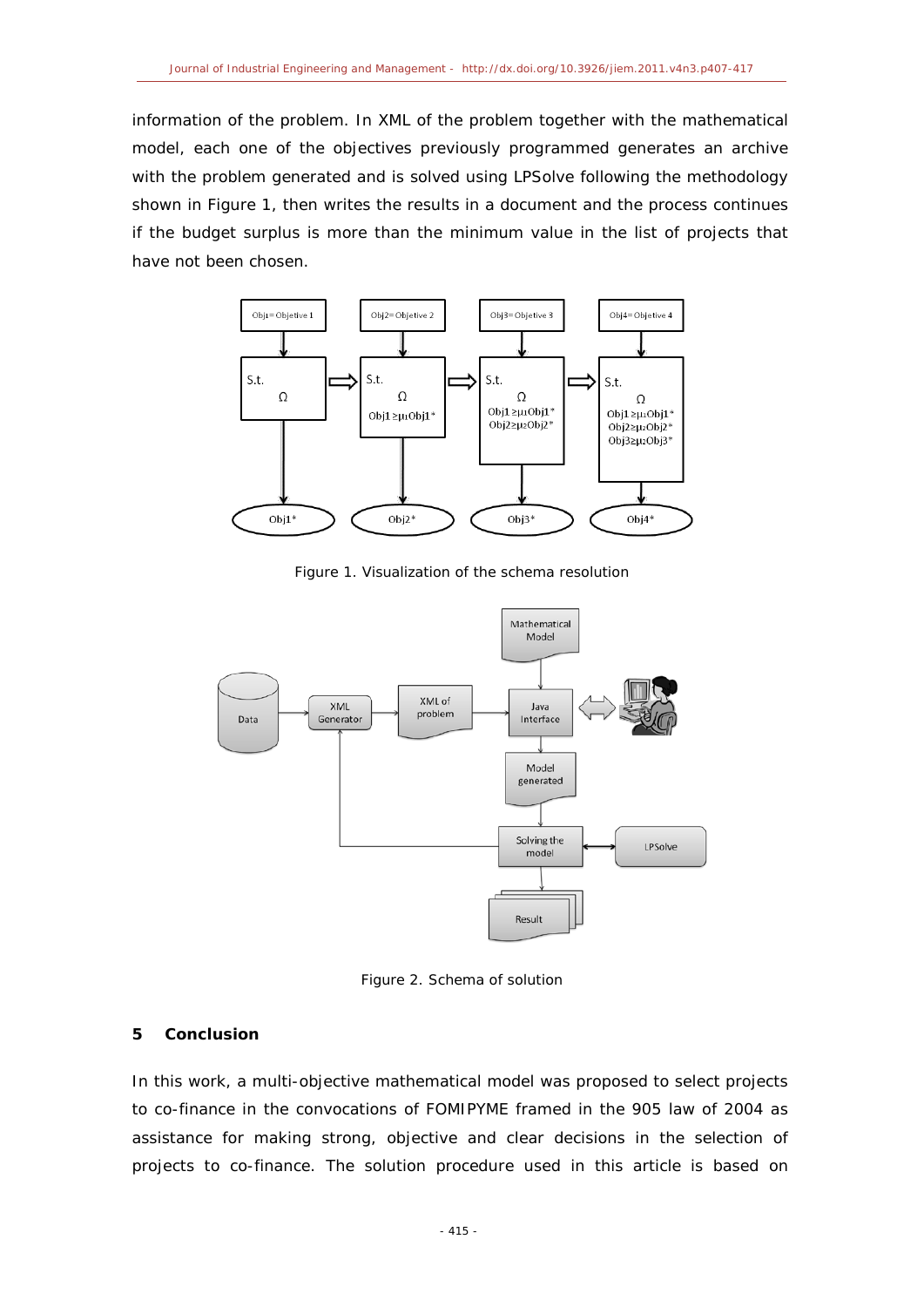principles of goal programming which try to explore the various trade-offs within the objectives. Multi-criteria are used to locate an efficient solution of all the objectives although it is not an optimal solution with respect to each one of them, but rather one considering the objectives in conjunction. The procedure aims to optimize the objectives in an individual way, ordered lexicographically sequentially in order of importance and then place parameters around this objective and introduce it into a set of constraints that limit the solution space.

The selection of the projects to co-finance is conditioned to the impact that the project has within the country in terms of the number of jobs generated and/or maintained covered by the project, moreover seeking a better number of beneficiary companies and selecting the best projects within the candidates list. The model was implemented in the mathematical programming language AMPL over in Java using as an optimizer LPSolve. The use of this type of model to select the projects offers an alternative to those entities that are faced with a selection process similar to that of Fomipyme, in which they have clear objectives and preestablished goals so that more objectivity exists in the allocation of resources.

Inside work's future lines is found the incorporation of uncertainty in the parameters approaching the problem with Fuzzy Set and stochastic programming. On the other hand, the solution of the problem using the method e-constraint generates an efficient frontier and the metaheuristics application for the solution of multi-objective problems.

## **Acknowledgments**

Thanks to FOMIPYME for their support in this project. This work has been supported by the Research Support Program of the Universitat Politècnica de València PAID-01-10.

## **References**

- Arcila, J.A.G. (2009). *Agencias MIPYMES, creación de empresas y desarrollo empresarial: una lectura sobre Colombia y Puerto Rico*. Revista Panorama Económico, 16.
- Barbarosoglu, G. & Pinhas, D. (1995). Capital rationing in the public sector using the analytic hierarchy process. *The Engineering Economist*, 40, 315-341. http://dx.doi.org/10.1080/00137919508903158